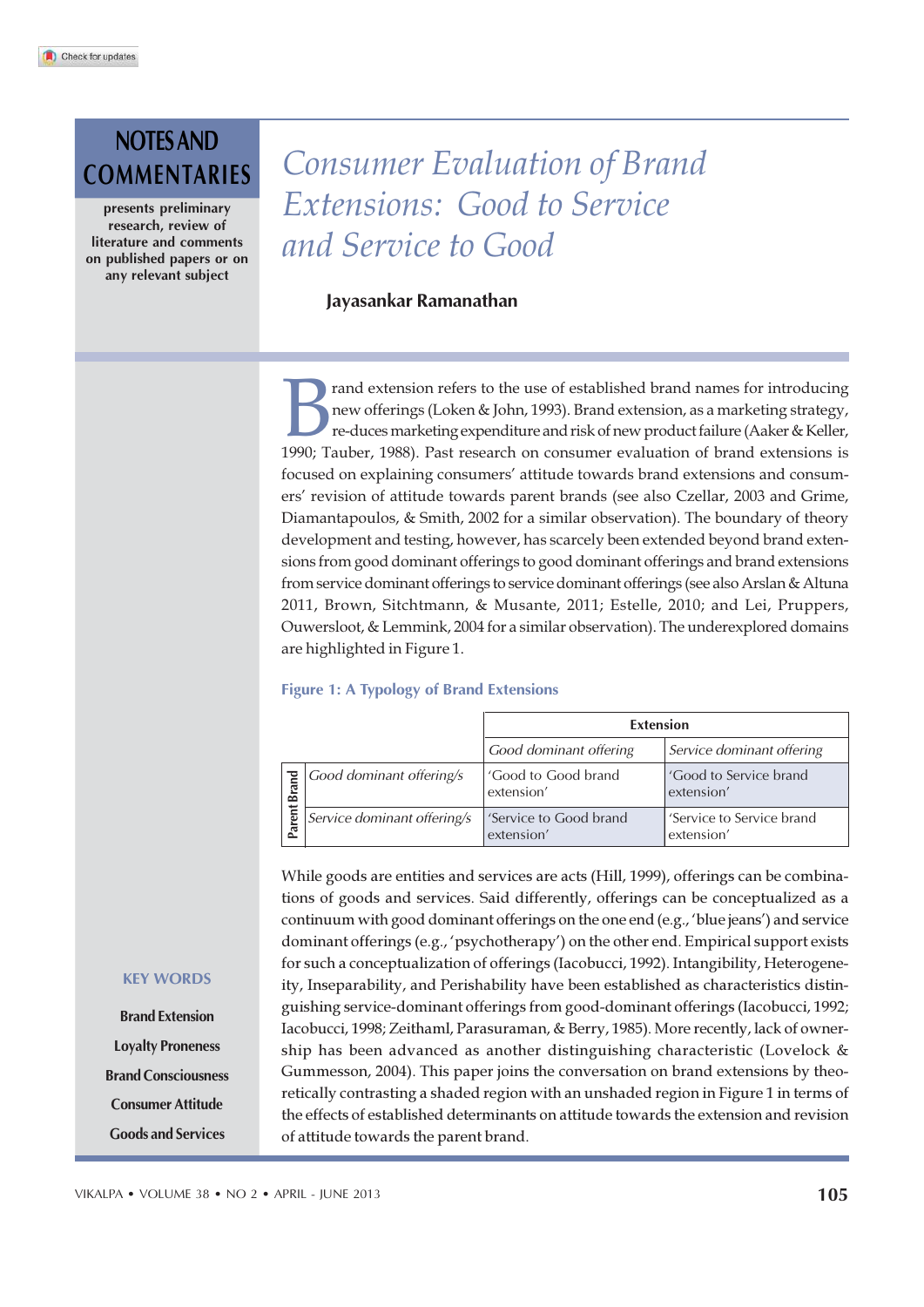A few clarifications on how this paper is different from other recent research merit attention. (1) Arslan and Altuna (2011) replicate a part of the accumulated research from good to good into service to service and service to good. In addition, they hypothesize only one factor 'attitude towards the extension'as differing across service to good and service to service. This paper does not focus on replication or on examining the direct differential effect of domains on attitude towards the extension. Instead, the focus of this paper is on the moderating influence of domains on the relationships between attitude towards the extension and its established determinants. (2) Lei et al. (2004) comparatively examined the strength of relationships [with regard to attitude towards the extension (also revision of attitude towards the parent brand) and their determinants] between 'brand extensions from moderately service-intensive offerings to low service-intensive offerings' and 'brand extensions from moderately serviceintensive offerings to high service-intensive offerings'. They however did not examine the other possible comparisons addressed in this paper (e.g., consumer evaluation of 'brand extensions from low service-intensive offerings to low service-intensive offerings' vis-à-vis 'brand extensions from low service-intensive offerings to high service-intensive offerings). One of the limitations stated by Lei et al. (2004, p. 252) acknowledges this: 'the selected parent product (used in our study) is perceived by respondents as "moderate" in terms of service intensiveness level. It is also interesting to see whether the parent product's initial service intensiveness level would influence the research findings in the future study.' As another limitation of their paper, Lei et al. (2004: p. 252) acknowledge that they have not examined the moderating impact of 'service intensiveness' on many other relationships concerning extension evaluation. For example, whether service intensiveness moderates the effect of the 'number of previous extensions of a brand' on attitude towards new extension was not covered in their paper, but has been addressed in this paper.

In the remainder of this paper, good dominant offering/s will be referred to as simply 'good/s' and service dominant offering/s will be referred to as simply 'service/s' to conserve space. The five research questions addressed in this paper are as follows:

• How different will be the effects of established determinants on attitude towards the extension and revision of attitude towards the parent brand

- between good to good and good to service
- between service to service and service to good
- between good to good and service to good
- between service to service and good to service?
- Are there ignored but relevant factors which affect attitude towards the extension or revision of attitude towards the parent brand within the underexplored domains of good to service and service to good?

While the theoretical motivation behind the research questions is that of examining any moderating effect of the underexplored domains of good to service and service to good on the relationships between attitude towards the extension (also revision of attitude toward the parent brand) and their established determinants, the managerial relevance behind the research questions lies in finding out whether a firm must restrict its extension of good brands to goods only and service brands to services only.

# LITERATURE REVIEW AND PROPOSITIONS

This section theorizes the moderating influence of domains on the relationships between consumers' attitude towards the extension and its established determinants and the moderating influence of domains on the relationships between consumers' revision of attitude towards the parent brand and its established determinants. Definitions of all involved factors are provided in Table 1.

# Attitude towards the Extension

Attitude towards the parent brand: Attitude towards the parent brand has been found to be positively related to attitude towards the extension for good to good (Bhat & Reddy, 2001; Bottomley & Holden, 2001; Boush et al., 1987) and service to service (Hem, Chernatony, & Iversen, 2003; Van Riel, Lemmink, & Ouwersloot, 2001; Van Riel & Ouwersloot, 2005). Lei et al. (2004) found that consumers' attitude towards the extension was more favourable when the extension was less service-intensive than the parent brand than when the extension was more serviceintensive than the parent brand. However, Arslan & Altuna (2011) found that consumers' attitude towards the extension was more favourable for service to service and less favourable for service to good. Because services are less quality consistent than goods (Iacobucci, 1992; 1998; Zeithaml et al., 1985), the following are proposed:

Proposition 1a: The positive relationship between attitude towards the parent brand and attitude to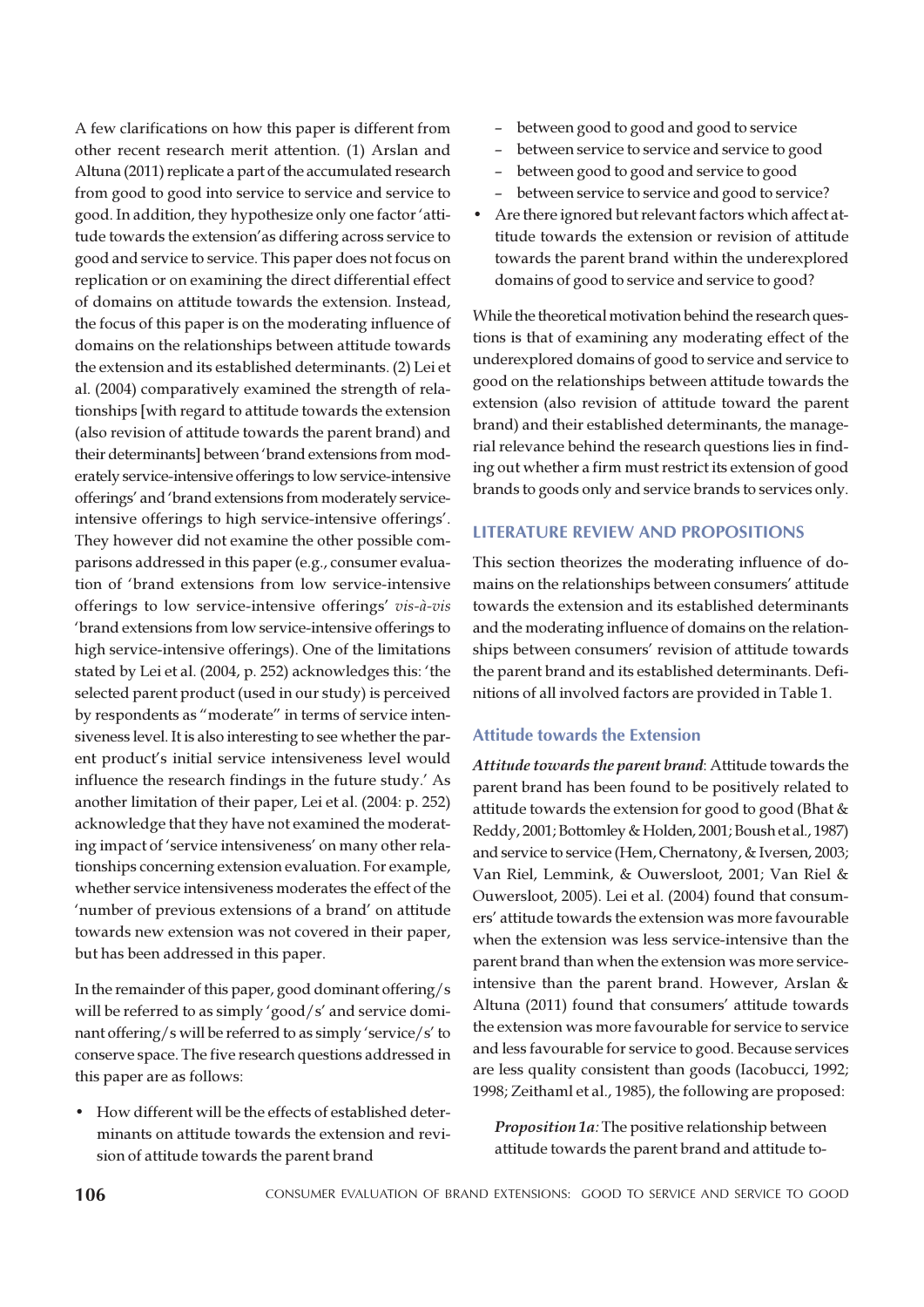wards the extension is stronger for good to good but weaker for good to service.

Proposition1b: The positive relationship between attitude towards the parent brand and attitude towards the extension is weaker for service to service but stronger for service to good.

Number of previous extensions: The number of previous extensions of a brand has been found to be positively related to the attitude towards the future extension for good to good (Dacin & Smith, 1994). Dacin and Smith argued that the number of previous extensions act as collateral and decision heuristic for consumers to judge future extensions. Because the number of previous extensions is a less relevant collateral and decision heuristic for good to service and service to good, the following are proposed:

Proposition 2a: The positive relationship between the number of previous extensions of a brand and attitude towards extension is stronger for good to good but weaker for good to service.

Proposition 2b: The positive relationship between the number of previous extensions of a brand and attitude towards extension is stronger for service to service but weaker for service to good.

Proposition 2c: The positive relationship between the number of previous extensions of a brand and attitude towards extension is stronger for good to good but weaker for service to good.

Proposition 2d: The positive relationship between the number of previous extensions of a brand and attitude towards extension is stronger for service to service but weaker for good to service.

Quality variance across brand portfolio: Quality variance across brand portfolio has been found to be negatively related to the attitude towards the extension for good to good (Dacin & Smith, 1994). Because services are less quality consistent than goods (Iacobucci, 1992, 1998; Zeithaml et al., 1985), the following are proposed:

Proposition 3a: The negative relationship between quality variance across brand portfolio and attitude towards the extension is stronger for good to service but weaker for good to good.

Proposition 3b: The negative relationship between quality variance across brand portfolio and attitude towards the extension is stronger for service to service but weaker for service to good.

Product category fit: Product category fit has been found to be positively related to attitude towards the extension for good to good (Aaker & Keller, 1990; Boush et al., 1987; Boush & Loken, 1991; Park, Milberg, & Lawson,1991) and service to service (de Ruyter & Wetzels, 2000; Hem et al., 2003;Van Riel et al., 2001; Van Riel & Ouwersloot, 2005). Lei et al. (2004) found an interaction effect of an extension's relative service intensiveness and product category fit on attitude towards the extension. Because goods and services are distinct super-ordinate categories in the domains of good to service and service to good, the following are proposed:

Proposition 4a: The positive relationship between product category fit and attitude towards extension is stronger for good to good but weaker for good to service.

Proposition 4b: The positive relationship between product category fit and attitude towards extension is stronger for service to service but weaker for service to good.

Proposition 4c: The positive relationship between product category fit and attitude towards extension is stronger for good to good but weaker for service to good.

Proposition 4d: The positive relationship between product category fit and attitude towards extension is stronger for service to service but weaker for good to service.

Brand image fit: Brand image fit has been found to be positively related to attitude towards the extension for good to good (Bhat & Reddy, 2001; Broniarczyk & Alba, 1994; Park et al., 1991). There seems no theoretical reason why this relationship should not extend to other domains without difference. Thus the following is proposed:

Proposition 5: Brand image fit is positively related to the attitude towards the extension for good to good, good to service, service to good, and service to service.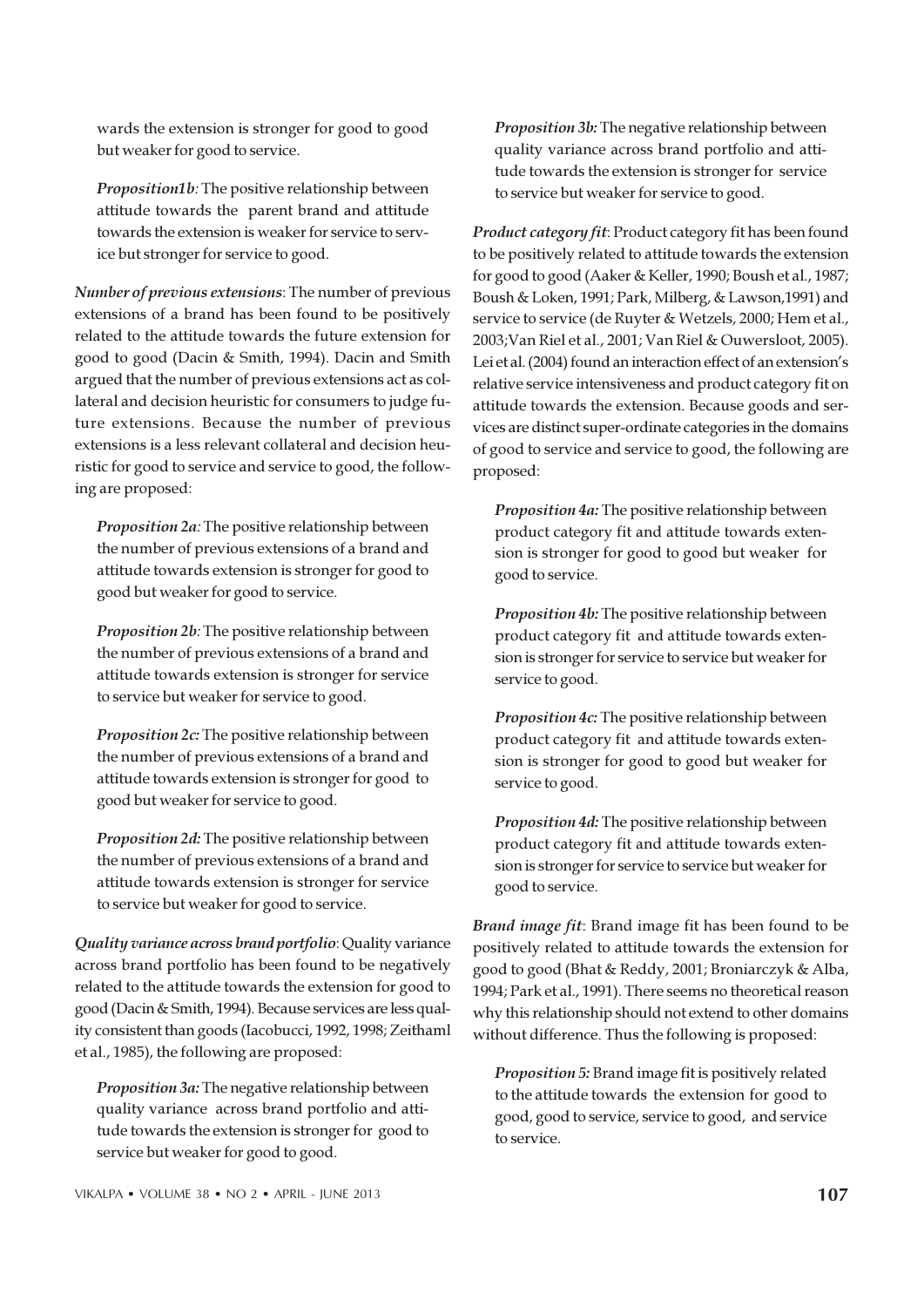Brand breadth: For good to good, Boush and Loken (1991) found that brand extensions that were the same as the brand's current products were perceived as more desirable when the brand was narrow than when the brand was broad and in contrast, brand extensions that were most dissimilar to the brand's current products were perceived as less desirable when the brand was narrow than when it was broad. Because goods and services are distinct super-ordinate categories in the domains of good to service and service to good, the following are proposed:

Proposition 6a: The interaction effect of brand breadth and product category fit on the attitude towards the extension is weaker for good to service but stronger for good to good.

Proposition 6b: The interaction effect of brand breadth and product category fit on the attitude towards the extension is weaker for service to good but stronger for service to service.

Proposition 6c: The interaction effect of brand breadth and product category fit on the attitude towards the extension is weaker for service to good but stronger for good to good.

Proposition 6d: The interaction effect of brand breadth and product category fit on the attitude towards the extension is weaker for good to service but stronger for service to service.

Prototypicality of the brand: For good to good brand extensions, Rangaswamy, Burke, and Oliva, (1993) found that a more prototypical brand (than a less prototypical brand) may be able to extend better to more related product categories whereas a less prototypical brand (than a more prototypical brand) may be able to extend better to less related product categories. Because goods and services are distinct super-ordinate categories in the domains of good to service and service to good, the following are proposed:

Proposition 7a: The interaction effect of prototypicality of the brand and product category fit on the attitude towards the extension is weaker for good to service but stronger for good to good.

Proposition 7b: The interaction effect of prototypicality of the brand and product category fit on the attitude towards the extension is weaker for service to good but stronger for service to service.

Proposition 7c: The interaction effect of prototypicality of the brand and product category fit on the attitude towards the extension is weaker for service to good but stronger for good to good.

Proposition 7d: The interaction effect of prototypicality of the brand and product category fit on the attitude towards the extension is weaker for good to service but stronger for service to service.

Extension product category involvement: Extension product category involvement has been argued to be negatively related to attitude towards brand extension for good to good (Nijssen & Bucklin (1998) & Nijssen, Bucklin, & Ujji (1995) as cited in Nkowcha et al. (2005); Nijssen & Bucklin (1998) as cited in Volckner & Sattler (2007)). There seems no theoretical reason why this relationship should not extend to other domains without difference. Thus the following is proposed:

Proposition 8: Extension product category involvement is negatively related to attitude towards brand extension for good to good, good to service, service to good, and service to service.

Quality variance across brands in the extension product category: Quality variance across brands in the extension product category has been found to be negatively related to attitude towards the extension for good to good (Kardes & Allen, 1991). There seems no theoretical reason why this relationship should not extend to other domains without difference. Thus the following is proposed:

Proposition 9: The quality variance across brands in the extension product category is negatively related to attitude towards the extension for good to good, good to service, service to good, and service to service.

Consumer knowledge of the extension product category: Consumer knowledge of the extension product category has been argued to be negatively related to attitude towards the extension for good to good (Smith & Park, 1992 as cited in Volckner & Sattler 2007). There seems no theoretical reason why this relationship should not extend to other domains without difference. Thus the following is proposed: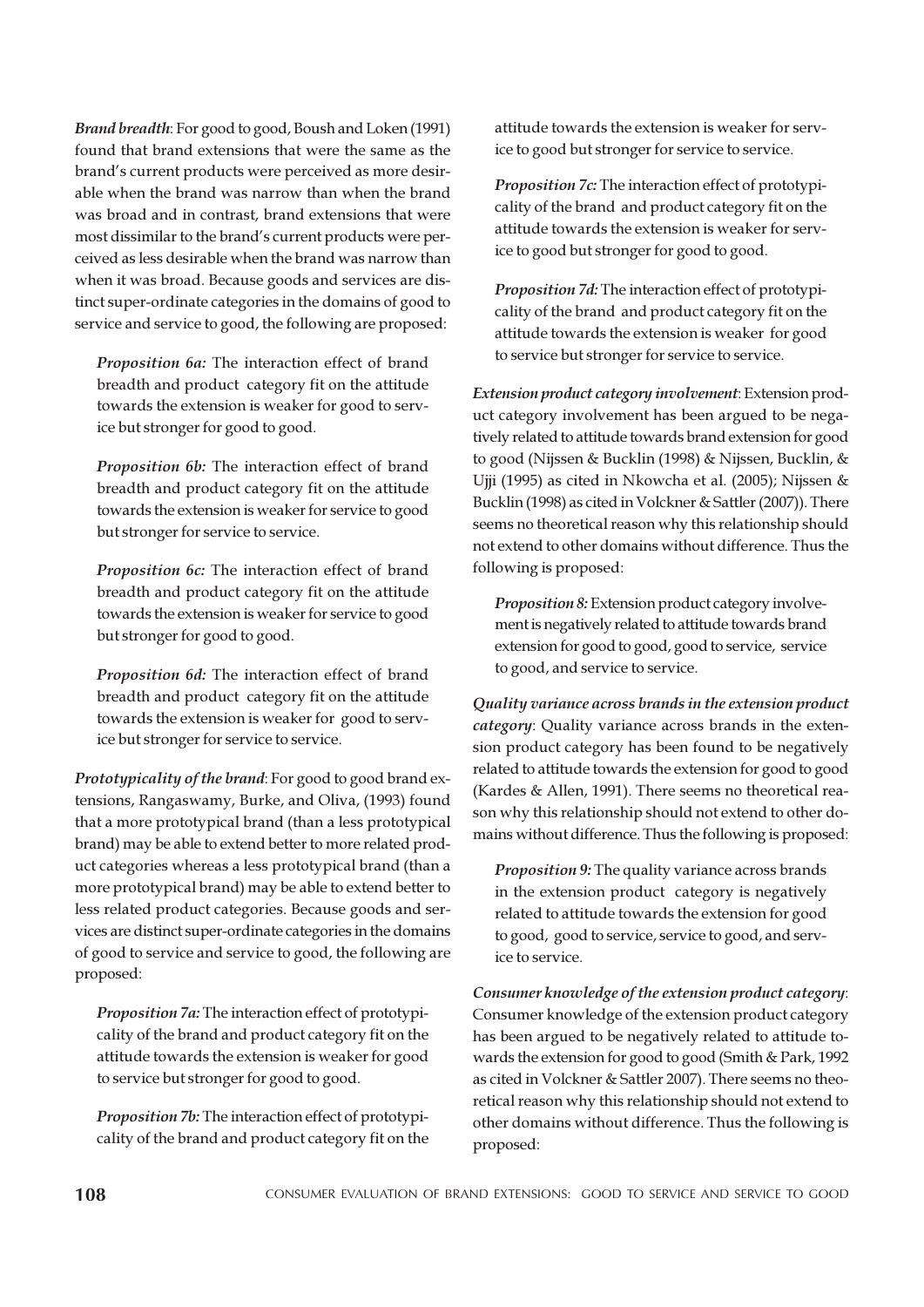Proposition 10: Consumer knowledge of the extension product category is negatively related to the attitude towards the extension for good to good, good to service, service to good, and service to service.

Consumer innovativeness: Consumer innovativeness has been found to be positivelyrelated to attitude towards the extension for good to good (Klink & Athaide, 2010; Klink & Smith, 2001) and service to service (Hem et al., 2003). There seems no theoretical reason why this relationship should not extend to other domains without difference. Thus the following is proposed:

Proposition 11: Consumer innovativeness is positively related to the attitude towards the extension for good to good, good to service, service to good, and service to service.

## Revision of Attitude towards the Parent Brand

Attitude towards the extension: Attitude towards the extension has been found to be positively related to the revision of attitude towards the parent brand for good to good (Chen & Chen, 2000; Loken & John, 1993). Contrary to their hypothesis, Lei et al. (2004) found that consumers' attitudes toward the parent product proved to be better after exposure to a less service-intensive extension compared with a more service extension. Thus only the following is proposed.

Proposition 12: Attitude towards the extension is positively related to the revision of attitude towards the parent brand for good to good, good to service, service to good, and service to service

Product category fit: Product category fit has been found to be positively related to the revision of attitude towards the parent brand for good to good (Dwivedi, Merrilees, & Sweeney, 2010; Keller & Aaker, 1992; Romeo, 1991). Lei et al. (2004) found an interaction effect of extension's relative service intensiveness and product category fit on revision of attitude towards parent brand. Because goods and services are distinct super-ordinate categories in the domains of good to service and service to good, the following are proposed.

Proposition 13a: The positive relationship between product category fit and revision of attitude toward the parent brand is stronger for good to good but weaker for good to service.

Proposition 13b: The positive relationship between product category fit and revision of attitude towards the parent brand is stronger for service to service but weaker for service to good.

Proposition 13c: The positive relationship between product category fit and revision of attitude towards the parent brand is stronger for good to good but weaker for service to good.

Proposition 13d: The positive relationship between product category fit and revision of attitude towards the parent brand is stronger for service to service but weaker for good to service.

Prototypicality of the brand: For good to good, Zimmer and Bhat (2004) found that when there is a good fit between the extension and the parent brand, attitude towards the parent brand will be more positive when the parent brand is perceived as more prototypical than when it is perceived as less prototypical. Because goods and services are distinct super-ordinate categories in the domains of good to service and service to good, the following are proposed.

Proposition 14a: The interaction effect of prototypicality of the brand and product category fit on revision of attitude towards parent brand is weaker for good to service but stronger for good to good.

Proposition 14b: The interaction effect of prototypicality of the brand and product category fit on revision of attitude towards parent brand is weaker for service to good but stronger for service to service.

Proposition 14c: The interaction effect of prototypicality of the brand and product category fit on revision of attitude towards parent brand is weaker for service to good but stronger for good to good.

Proposition 14d: The interaction effect of prototypicality of the brand and product category fit on revision of attitude towards parent brand is weaker for good to service but stronger for service to service.

# EXPLORATORY QUALITATIVE RESEARCH AND PROPOSITIONS

Exploratory research was done in the form of in-depth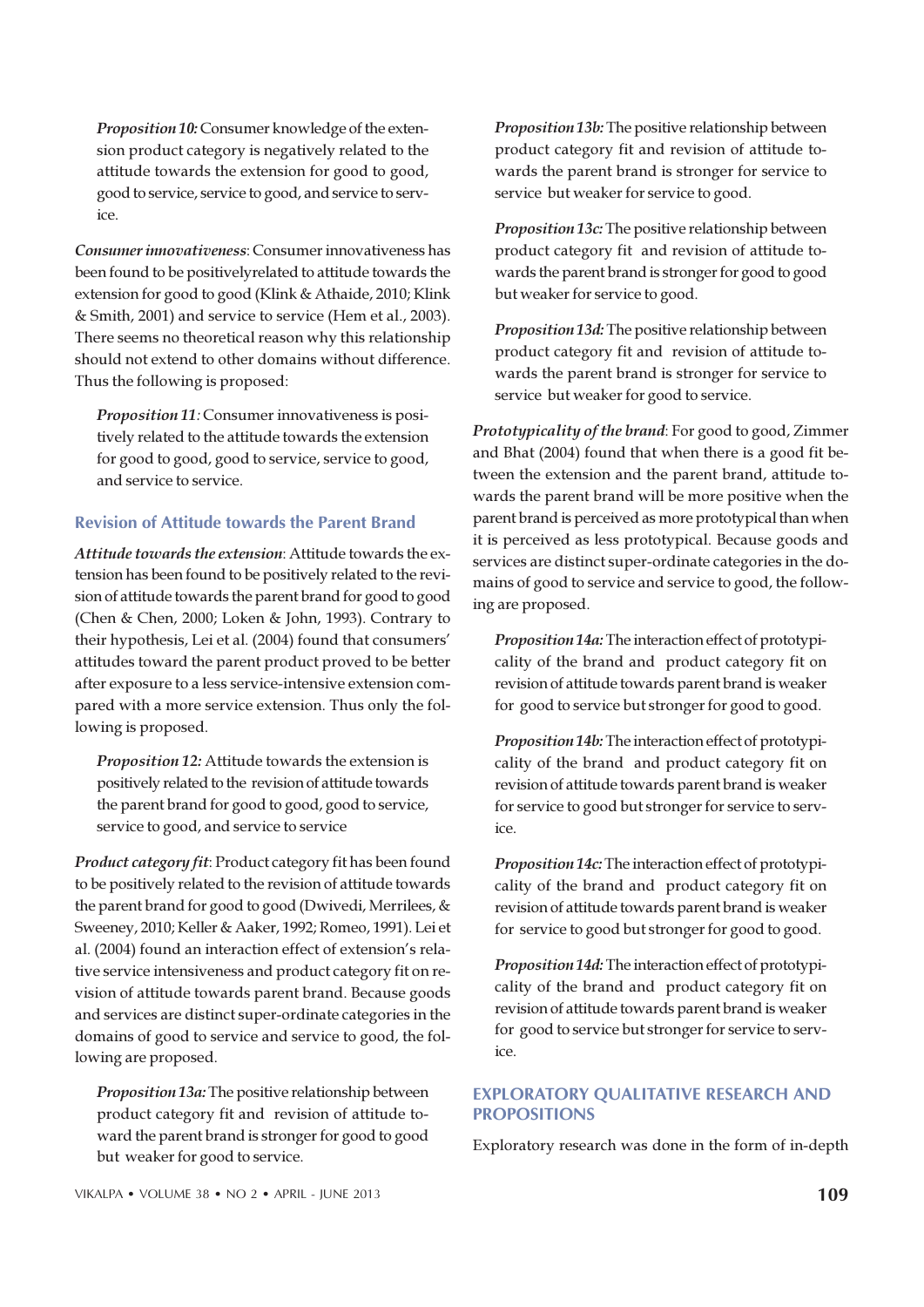interviews to identify any ignored but relevant factors concerning attitude towards the extension (also revision of attitude towards the parent brand) especially in the domains of good to service and service to good. The sample for the study was chosen based on purpose. The purpose was to interview consumers as well as marketing managers as both these groups could provide new insights on consumer evaluation of brand extensions. The participants for both groups were selected based on convenience. While the consumer participants belonged to different age groups, the manager participants belonged to different organizations. See Table 2 for the profile of participants.

In-depth interviews of thirty minutes to one hour were conducted with the selected participants. The interviews – telephonic or face-to-face – were audio recorded after obtaining a written consent from participants and later transcribed. Consumer participants were interviewed to explore their views along the following lines: Can they recognize good to service and service to good extensions? When would they like such extensions? When would they dislike such extensions? What will be their thoughts on the parent brand when the extension is bad and why so? What will be their thoughts on the parent brand when the extension is favourable and why so? The above questions are broadly indicative and not minutely exhaustive of interview discussions. In a typical interview, the participant was asked to specify a few brands known to him/ her and then hypothetical good to good, good to service, service to good, or service to service extensions were generated. The participants were then asked to give their views on these hypothetical extensions and further probing in the interviews was contextualized to one or more hypothetical extensions. In the interview with manager participants, similar line of questioning was adopted except in that the focus was kept on the consumer. For instance, managers were asked: What type of consumers do they think will accept good to service and service to good extensions more easily and why so?

During the period of the study, the author had to switch back and forth between the field and the marketing literature to identify any newness in the outcomes of the interviews. To improve the trustworthiness of the study, the author engaged in reflexivity by maintaining a field journal, conducted post-interview discussions with respondents to confirm any newinsights, and subjected any new insights to peer-examination. When saturation was inferred in the incoming responses of interviewees, no further interviews were conducted. See Table 3 for the concepts that emerged.

Consumer brand consciousness: Though scarcely observed in the literature on brand extensions, the use of this concept is however observed in the broader marketing literature. Consumer brand consciousness is defined as 'an individual trait characterized by the degree to which a consumer is oriented towards buying well-known branded products (Shim & Gehrt 1996; Sproles & Kendall 1986). Core to being brand conscious is the idea that the brands one uses are a reflection of one's own personalities' (Nan & Heo, 2007: p.66). This concept emerged during an interview with a manager when he actually used the term 'brand conscious consumers' and referred to such consumers as those who value brands in their lives and are brand savvy. Since brand consciousness is conceptualized as a consumer-specific trait, one consumer may be more brand conscious than another consumer irrespective of the product category. That is, if consumer 'A'is more brand conscious than consumer 'B' for watches, consumer 'A' may be more brand conscious than consumer 'B' for pens as well. If Kingfisher watches are introduced, a more brand conscious consumer may show more favourable attitude towards Kingfisher watches as compared to a less brand conscious consumer. It thus seems plausible that the more brand conscious consumers are, the more favourable is their attitude towards any newly introduced brand extension.

Proposition 15: Consumer brand consciousness is positively related to the attitude towards the extension for good to good, good to service, service to good, and service to service brand extensions.

Consumer loyalty proneness: Though scarcely observed in the literature on brand extensions, the use of this concept is however observed in the broader marketing literature. Consumer loyalty proneness is defined as 'a consumer's general tendency to buy the same brands over time rather than switching around to try other brands' (Bruner II, 2009). This concept emerged during an interview with a consumer when he said, 'I am not such a person who changes tastes or choices' and referred to his tendency not to change the parent brands even if their extensions were unfavourable. Since loyalty proneness is conceptualized as a consumer specific trait, one consumer may be more loyalty prone than another consumer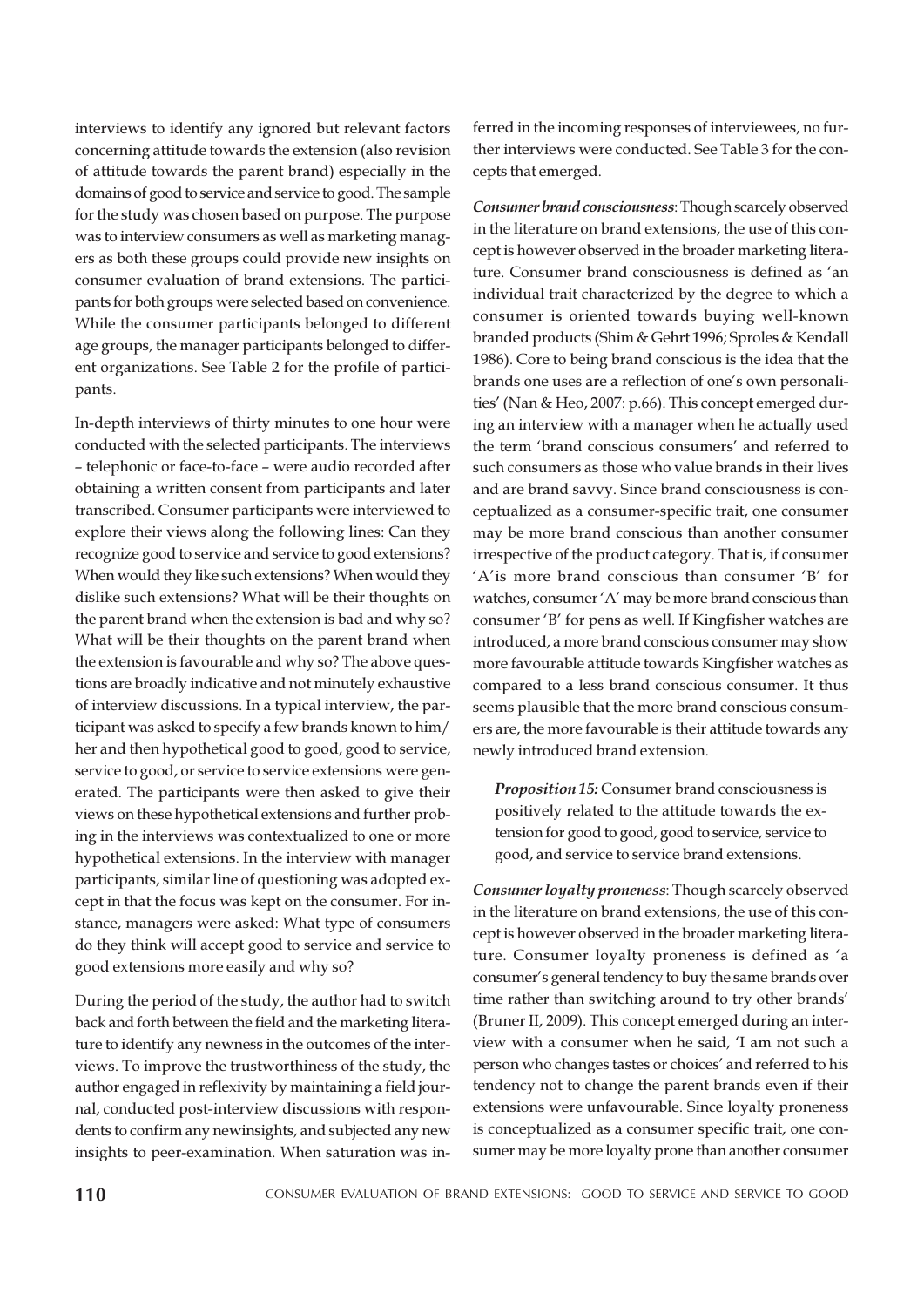irrespective of the product category. That is, if consumer 'A' is more loyalty prone than consumer 'B' for watches, consumer 'A' may be more loyalty prone than consumer 'B' for pens also. If Kingfisher watches are found less favourable, revision of attitude towards the parent brand may be less extreme for more loyalty prone consumers than less loyalty prone consumers. If Kingfisher watches are found more favourable, revision of attitude towards the parent brand may be more extreme for more loyalty prone consumers than less loyalty prone consumers. It thus seems plausible that there is an interaction effect of attitude toward the extension and consumer's loyalty proneness on revision of attitude towards the parent brand.

Proposition 16: There is an interaction effect of attitude towards extension and consumer's loyalty proneness on revision of attitude towards the parent brand for good to good, good to service, service to good, and service to service brand extensions.

It is clarified here that the concepts that emerged from the qualitative research of this study are not new to marketing literature. In fact and as cited in the preceding discussion, the concept definitions are borrowed from previous research. However, this author is not aware of any prior work within brand extension research that identifies consumer brand consciousness as affecting attitude towards extension or consumer loyalty proneness as moderating the effect of attitude towards extension on revision of attitude towards parent brand. Further, both these concepts are consumer specific traits that are relevant for brand extension research just as another consumer specific trait already discussed in brand extension research namely consumer innovativeness (see Klink & Smith 2001 and Klink & Athaide, 2010). Although consumer-specific traits may be assumed as invariant across product categories, measurement of these traits can be contextualized to the specific extension product category for accuracy.

#### RESEARCH DESIGN

There are 16 propositions specified in this paper. Propositions 1-11 and 15 are concerned with factors affecting consumers' attitude towards the extension. Propositions 12-14 and 16 are concerned with factors affecting consumers' revision of attitude towards the parent brand. All the propositions are diagrammed in Figures 2 and 3.

#### Figure 2: Expanded Model of Factors affecting Consumers' Attitude towards the Extension

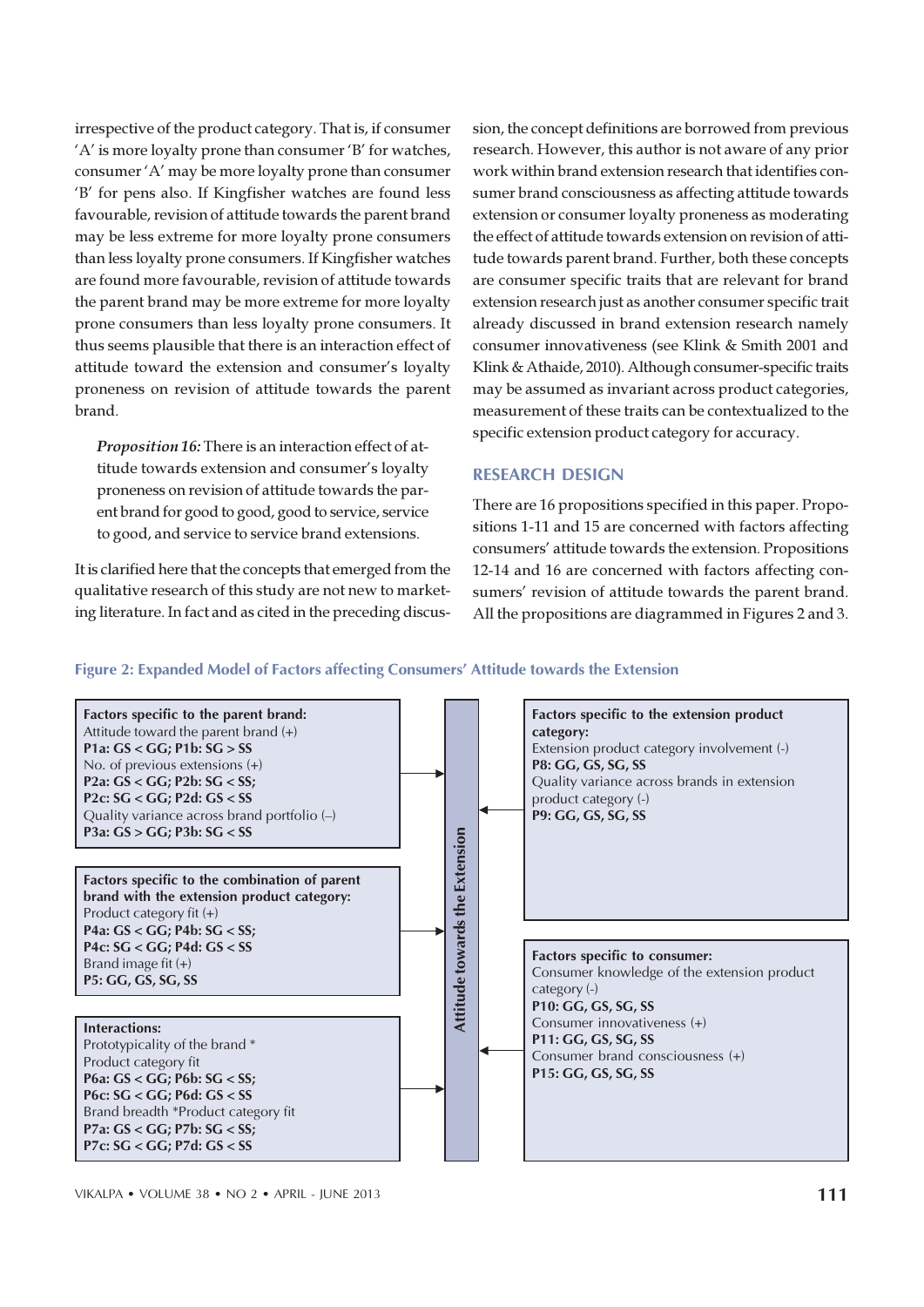Propositions 1-14 specify whether the strength of the relationships already found in the domains of good to good and service to service may or may not be different in the underexplored domains of good to service and service to good. For example, P1a in Figure 2 suggests that the positive effect of attitude towards the parent brand on attitude towards the extension would be stronger for brand extensions from good to good but weaker for brand extensions from good to service. Propositions 15-16 specify the influence of underexplored concepts on consumers' attitude towards the extension as well as consumers' revision of attitude towards the parent brand in all the four domains. These underexplored concepts are italicized in Figures 2 and 3. With the objective of testing the propositions developed in this paper in the Indian context, a survey design is suggested here.

Stimuli: Based on a popular classification of goods as non-durable and durable and a popular classification of services as people processing, possession processing, mental stimulus processing, and information processing (Lovelock, 1983), total instances per domain can be calculated as follows.

| <b>Domain</b>           | Maximum No.<br>of Instances<br>per Domain | Maximum No. of<br><b>Replicates per</b><br><b>Instance</b> |
|-------------------------|-------------------------------------------|------------------------------------------------------------|
| Good to Good (GG)       | $2*2=4$                                   | Infinite                                                   |
| Good to Service (GS)    | $2*4=8$                                   | Infinite                                                   |
| Service to Good (SG)    | $4*2=8$                                   | Infinite                                                   |
| Service to Service (SS) | $4*4=16$                                  | Infinite                                                   |

For each domain (e.g., GG), one instance (e.g., nondurable to nondurable) can be selected based on convenience. For each instance (e.g., non-durable to non-durable), two replicates (e.g., biscuits to flavoured milk; tooth paste to shampoo) are to be considered for increased generalizability

within instance. The replicates for the study are to be selected based on whether the parent brands as well as the extension product categories are popular across households in India. As prevalent in the extant literature, hypothetical extensions of well-known brands are to be used. A set of stimuli selected based on the above discussion is given here.

| <b>Domain</b> | One Instance<br>per Domain                                | <b>Two Replicates per Instance</b><br>(Real parent brand and<br>hypothetical extension) |
|---------------|-----------------------------------------------------------|-----------------------------------------------------------------------------------------|
| GG            | Non-durable to<br>Non-durable                             | Britannia Fruit Juice;<br>Closeup Shampoo                                               |
| GS            | Non-durable to<br>People processing                       | Dettol Clinic; Pepsi Hair<br>cutting salon                                              |
| SG            | Possessions<br>processing to<br>Non-durable               | Blue Dart Cellophane tape;<br>Airtel Hand wash                                          |
| SS            | Information<br>processing to<br>Information<br>processing | LIC Bank; Google Online<br>portal for train ticket<br>reservation                       |

Places of data collection: Among all towns in India with population of more than 1 million as available from Census 2001 data, towns such as Chennai and Patna differ substantially when indexed on the number of households, average household size, sex ratio, literacy rate, and work participation ratio. Thus, data can be collected from the households of such two different cities of India — Chennai and Patna — so that the generalizability of the study across Indian population can be assessed.

Sampling plan: With BSNL landline telephone directory or electoral rolls as the sampling frame, households are to be selected through simple random sampling for both towns in two stages. In the first stage, a preliminary sample of size  $n_1$  (say150) can be studied for each stimuli (e.g., Britannia Fruit Juice). Actual sample size required

#### Figure 3: Expanded Model of Factors affecting Consumers' Revision of Attitude towards the Parent Brand

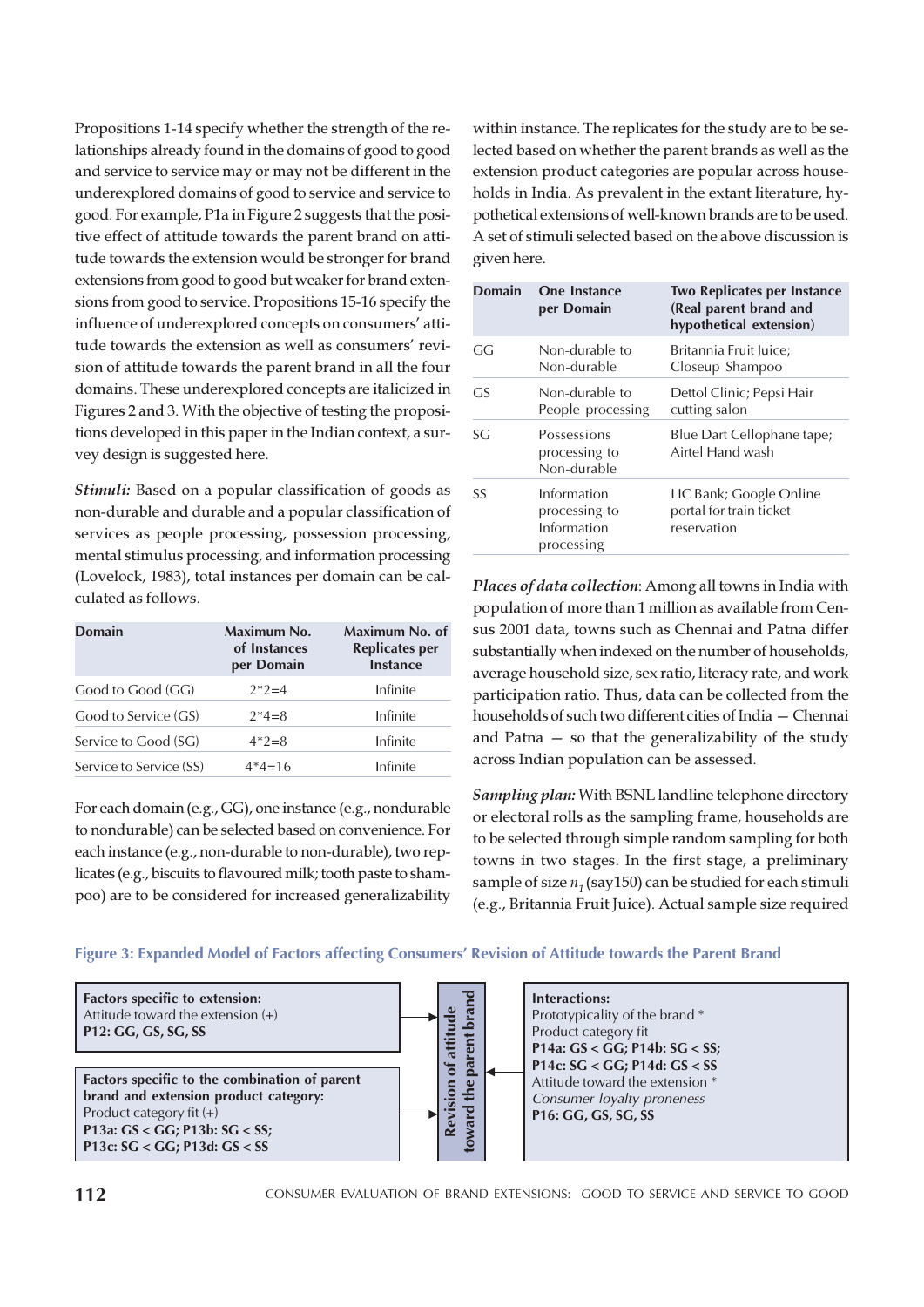(say  $n$ ) can be calculated for each item in the questionnaire using the formula  $n = (t^2 * s^2) / d^2$ (where  $t = 1.96$ ,  $s^2 =$ variance observed in the preliminary sample, and  $d=10\%$ margin of error on the mean observed in the preliminary sample). From among the sample sizes so computed for items in the questionnaire, the largest can be considered as the actual sample size required  $(n)$ . In the second stage of the study, data can be collected for the remaining sample size (i.e.,  $n$ - $n_1$ ).

Questionnaire: The questionnaire, given for 'Dettol Washing Powder' in Table 4, has measures adapted from literature. To assess the reliability of measures in the Indian context, data was collected from PGP alumni of IIM Kozhikode (Sample size = 34) using internet survey wherein the presentation of items to respondents was randomized within sections to neutralize order effects. As is reported in Table 4 for all the reflective indicators that were part of data collection, the Cronbach  $\alpha$  s are greater than 0.7 suggesting adequate reliability of measures.

The questionnaire can be translated into the vernacular language of the town in which it is to be administered.

Analysis: Data can be analysed using structural equation modeling as follows. First, a single model can be drawn by merging Figures 2  $\&$  3. Next, the size of the path coefficients in that model can be compared across domains (e.g., good to service vis-à-vis good to good) to assess the empirical validity of the propositions.

### CONTRIBUTION OF THIS PAPER TO LITERATURE AND MANAGERIAL PRACTICE

To recapitulate, five research questions concerning consumer evaluation of brand extensions were set to be addressed in this paper. First, between good to good and good to service, how different will be the effects of established determinants on attitude towards the extension and revision of attitude towards the parent brand? Second, between service to service and service to good, how different will be the effects of established determinants on attitude towards the extension and revision of attitude towards the parent brand? Third, between good to good and service to good, how different will be the effects of established determinants on attitude towards the extension and revision of attitude towards the parent brand? Fourth, between service to service and good to service, how different will be the effects of established determinants on attitude towards the extension and revision of attitude towards the parent brand? Fifth, are there ignored but relevant factors which affect attitude towards the extension or revision of attitude towards the parent brand within the underexplored domains of good to service and service to good? In addressing the first four research questions, the theoretical contribution of this paper to the literature is that of explaining the moderating effect of the domains such as good to service and service to good on the relationships between attitude towards the extension (also revision of attitude towards the parent brand) and their determinants. In addressing the fifth research question, the theoretical contribution of this paper to the literature is that of identifying two concepts – consumer brand consciousness and consumer brand loyalty proneness – as relevant for consumer evaluation of brand extensions. The propositions specified in this paper, if empirically supported in future, have serious managerial implications. It may suggest that firms must neither extend a good brand to a service nor a service brand to a good. Further, the two additional concepts introduced by this paper into brand extension research also have useful managerial implications. If the proposition specifying the positive relationship between consumer brand consciousness and attitude towards the brand extension receives support in future empirical research, then it may suggest that managers must launch brand extensions in highly brand-conscious markets for gaining increased consumer acceptance. If consumer brand loyalty proneness is empirically found to interact with the attitude towards the extension and impact revision of attitude towards the parent brand, then it may suggest that firms must restrict their test marketing of brand extensions to their loyal consumers only. Future research can address the following research questions not examined in this paper. First, between good to good and service to service, how different will be the effects of determinants on attitude towards the extension and revision of attitude towards the parent brand? Second, between good to service and service to good, how different will be the effects of determinants on attitude towards the extension and revision of attitude towards the parent brand?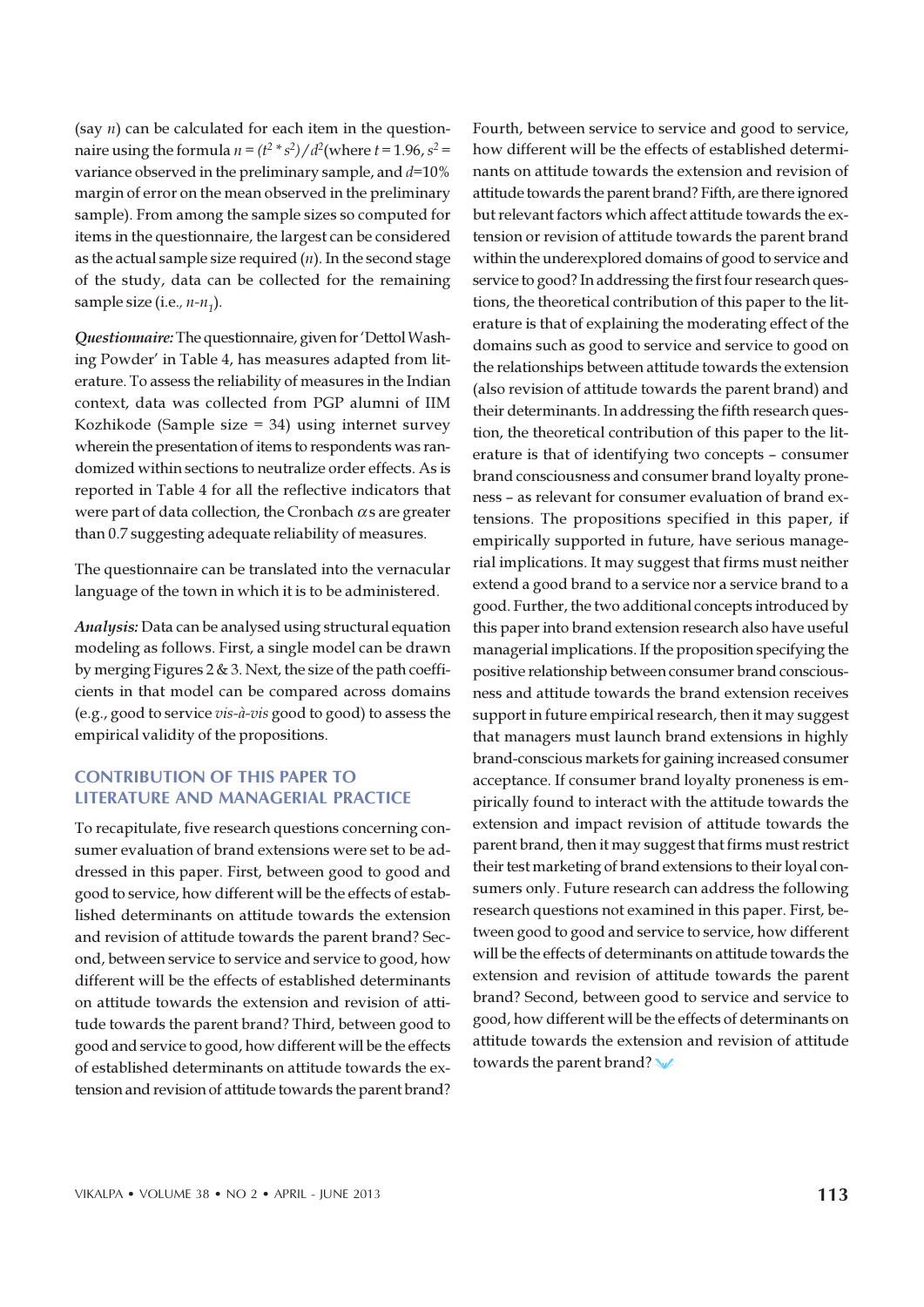# APPENDIX

# Table 1: Definitions of Factors

| <b>Grouping of Factors</b>                                      | <b>Factor</b>                                                       | <b>Definition</b>                                                                                                                                                                                                                                                                                                                                  |  |
|-----------------------------------------------------------------|---------------------------------------------------------------------|----------------------------------------------------------------------------------------------------------------------------------------------------------------------------------------------------------------------------------------------------------------------------------------------------------------------------------------------------|--|
| Dependent Factors                                               | Attitude towards the extension                                      | Predisposition to respond to the extension in a consistently<br>favourable or unfavourable manner [Based on the general<br>definition of attitude used by Chapman & Aylesworth<br>(1999)                                                                                                                                                           |  |
|                                                                 | Revision of attitude towards the<br>parent brand                    | Change in attitude of the consumers towards the parent<br>brand after learning about the extension (Dwivedi et al.,<br>2010; Lei et al., 2004)                                                                                                                                                                                                     |  |
| Independent factors<br>specific to the parent<br>brand          | Attitude toward the parent brand                                    | Predisposition to respond to the parent brand in a<br>consistently favourable or unfavourable manner. [Based on<br>the general definition of attitude used by Chapman<br>& Aylesworth (1999)]                                                                                                                                                      |  |
|                                                                 | No. of previous extensions                                          | No. of product types affiliated with the parent brand<br>(Dacin & Smith, 1994)                                                                                                                                                                                                                                                                     |  |
|                                                                 | Quality variance across brand<br>portfolio                          | Consumer's perception of the distribution of quality across<br>product types of a brand (Dacin & Smith, 1994)                                                                                                                                                                                                                                      |  |
|                                                                 | Brand breadth                                                       | Variability among product types represented by a brand<br>name. (Boush & Loken, 1991)                                                                                                                                                                                                                                                              |  |
|                                                                 | Prototypicality of the brand                                        | Extent to which the parent brand is representative of the<br>parent product category (Loken & Ward, 1990); Extent to<br>which the utility of the parent brand is tied to the attributes<br>of the original product (Rangaswamy et al., 1993); Strength<br>of the brand-product category linkages in consumers'<br>minds (Zimmer & Bhat, 2004)      |  |
| Independent factors<br>specific to the<br>combination of parent | Product category fit                                                | Consumer's perception of similarity between the product<br>category of the extension and that of the parent brand<br>(Bhat & Reddy, 2001)                                                                                                                                                                                                          |  |
| brand and extension<br>product category                         | Brand image fit                                                     | Consumer's perception of similarity between the<br>extension's image and that of the parent brand<br>(Bhat & Reddy, 2001); Consumers' perceptions of whether<br>the brand-concept associations (e.g., status, reliability) are<br>potentially relevant and/or desirable in connection with a<br>particular product (Park, Milberg, & Lawson, 1991) |  |
| Independent factors<br>specific to the extension                | Extension product category<br>involvement                           | Perceived personal importance of purchase decisions in<br>the extension's product category (Volckner & Sattler, 2007)                                                                                                                                                                                                                              |  |
| product category                                                | Quality variance across brands in<br>the extension product category | Consumer's perception of the distribution of quality across<br>brands of the extension product category (Kardes & Allen,<br>1991)                                                                                                                                                                                                                  |  |
| Independent factors<br>specific to the consumer                 | Consumer knowledge of the<br>extension product category             | Consumer's familiarity and expertise with the extension<br>product category (Dacin & Smith, 1994)                                                                                                                                                                                                                                                  |  |
|                                                                 | Consumer innovativeness                                             | Desire or willingness to try new and different experiences;<br>One's propensity to adopt new ideas or products relatively<br>earlier than other members of a social system (Klink<br>& Smith, 2001; Klink & Athaide, 2010)                                                                                                                         |  |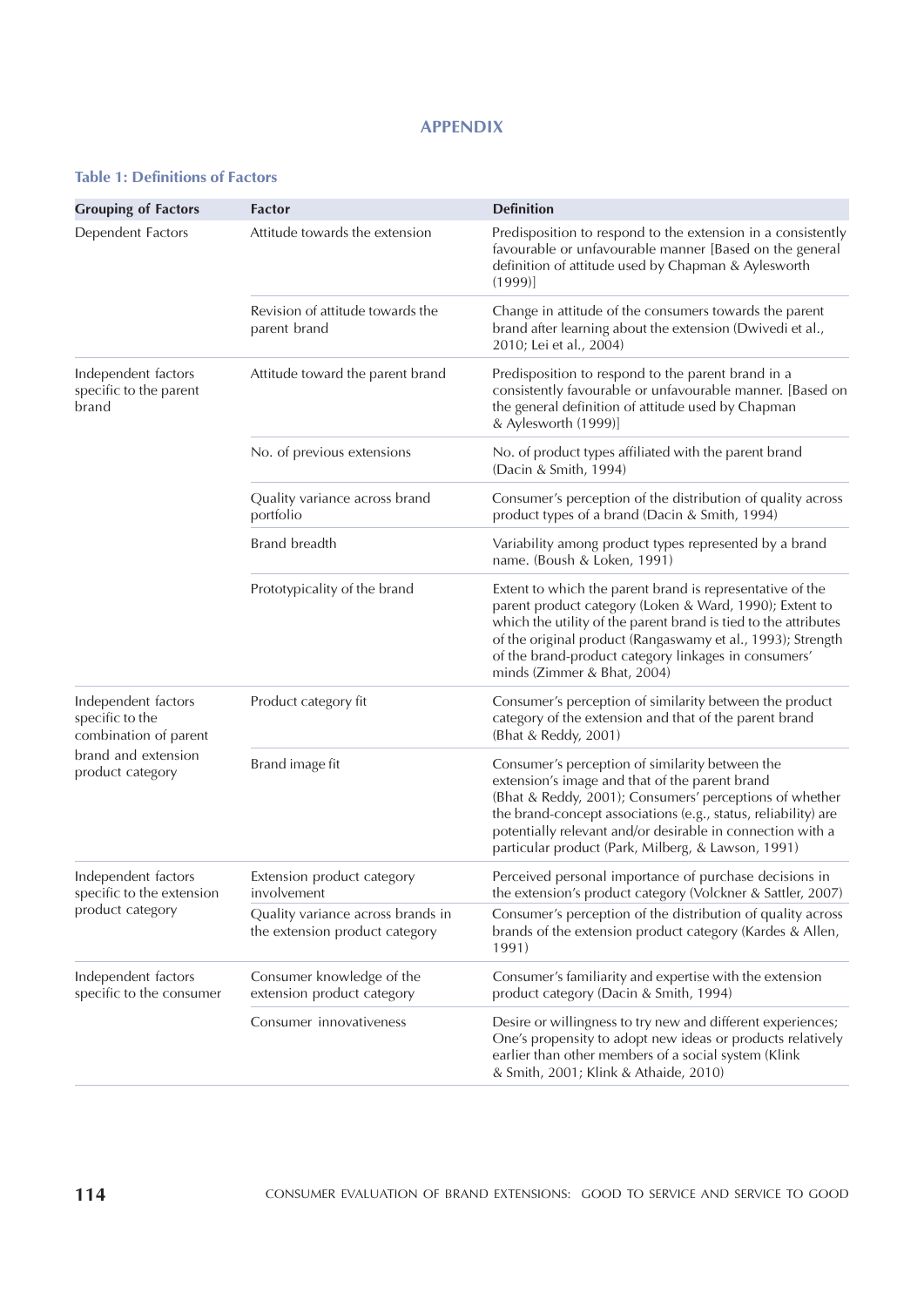# Table 2: Profile of Participants in the Qualitative Study

| <b>Interview</b><br>No. | Role of<br>Participant | Gender | Age                      | <b>Organizations/Institutions</b>                                       | <b>Designation</b>                |
|-------------------------|------------------------|--------|--------------------------|-------------------------------------------------------------------------|-----------------------------------|
| 1.                      | Consumer               | Male   | 24                       | <b>IIM Kozhikode</b>                                                    | Student                           |
| 2.                      | Consumer               | Male   | 27                       | <b>IIM Kozhikode</b>                                                    | Student                           |
| 3.                      | Consumer               | Female | 22                       | <b>IIM Kozhikode</b>                                                    | Student                           |
| 4.                      | Consumer               | Male   | 27                       | <b>IIM Kozhikode</b>                                                    | Student                           |
| 5.                      | Consumer               | Male   | 47                       | <b>IIM Kozhikode</b>                                                    | Employee                          |
| 6.                      | Consumer               | Male   | 40                       | <b>IIM Kozhikode</b>                                                    | Employee                          |
| 7.                      | Consumer               | Male   | 30                       | <b>IIM Kozhikode</b>                                                    | Student                           |
| 8.                      | Consumer               | Male   | 46                       | <b>IIM Kozhikode</b>                                                    | Employee                          |
| 9.                      | Manager                | Male   | $\overline{\phantom{a}}$ | Books and Gifts Retailer, Calicut                                       | Ex-Manager                        |
| 10.                     | Manager                | Male   | $\overline{\phantom{a}}$ | Glass manufacturer, Chennai                                             | Marketing Manager                 |
| 11.                     | Consumer               | Male   | 54                       | <b>IIM Kozhikode</b>                                                    | Employee                          |
| 12.                     | Consumer               | Male   | 37                       | <b>IIM Kozhikode</b>                                                    | Employee                          |
| 13.                     | Manager                | Male   | $\overline{\phantom{a}}$ | Bank, Calicut                                                           | Manager for Loans                 |
| 14.                     | Manager                | Male   | $\frac{1}{2}$            | Cement manufacturer, Chennai                                            | Senior Marketing Manager          |
| 15.                     | Manager                | Male   | $\overline{\phantom{a}}$ | Financial services, Bombay                                              | Head - Marketing Communications   |
| 16.                     | Manager                | Male   | $\blacksquare$           | Clothes retailer, Calicut                                               | Operation Head -South             |
| 17.                     | Manager                | Male   | $\frac{1}{2}$            | Builders and logistics providers, Calicut                               | <b>Director</b>                   |
| 18.                     | Manager                | Male   | $\overline{\phantom{0}}$ | Multispecialty retailer, Calicut                                        | <b>Operations Manager</b>         |
| 19.                     | Manager                | Male   | $\overline{\phantom{a}}$ | Paint manufacturer, Bombay                                              | Brand Manager, Interior Emulsions |
| 20.                     | Manager                | Male   | $\overline{\phantom{a}}$ | Computer manufacturer, Delhi                                            | <b>DGM Corporate Marketing</b>    |
| 21.                     | Manager                | Male   |                          | Builder, Automobile dealer, and<br>Financial services provider, Calicut | Managing Director                 |

# Table 3: Emerged Concepts from Qualitative Research

| <b>Interview</b><br>No. | <b>Participant's Expression</b><br>triggering the Identification<br>of the Concept's Relevance for<br><b>Extension Evaluation</b> | <b>Concept Label</b>              | <b>Concept Definition</b>                                                                                                                                                                                                                                                                                                       |
|-------------------------|-----------------------------------------------------------------------------------------------------------------------------------|-----------------------------------|---------------------------------------------------------------------------------------------------------------------------------------------------------------------------------------------------------------------------------------------------------------------------------------------------------------------------------|
| 16                      | 'If (consumers) are brand<br>conscious, they will go for<br>Mahindra resorts (brand<br>extensions)'                               | Consumer's brand<br>consciousness | 'An individual trait characterized by the degree<br>to which a consumer is oriented towards buying<br>well-known branded products (Shim & Gehrt,<br>1996; Sproles & Kendall, 1986). Core to being<br>brand conscious is the idea that the brands one<br>uses are a reflection of one's own personalities.'<br>(Nan & Heo, 2007) |
| 5                       | I am not such a person who<br>changes taste or choice<br>(Therefore, I won't change the<br>parent brand)'                         | Consumer's loyalty<br>proneness   | 'A consumer's general tendency to buy the<br>same brands over time rather than switching<br>around to try other brands (Bruner II, 2009)                                                                                                                                                                                        |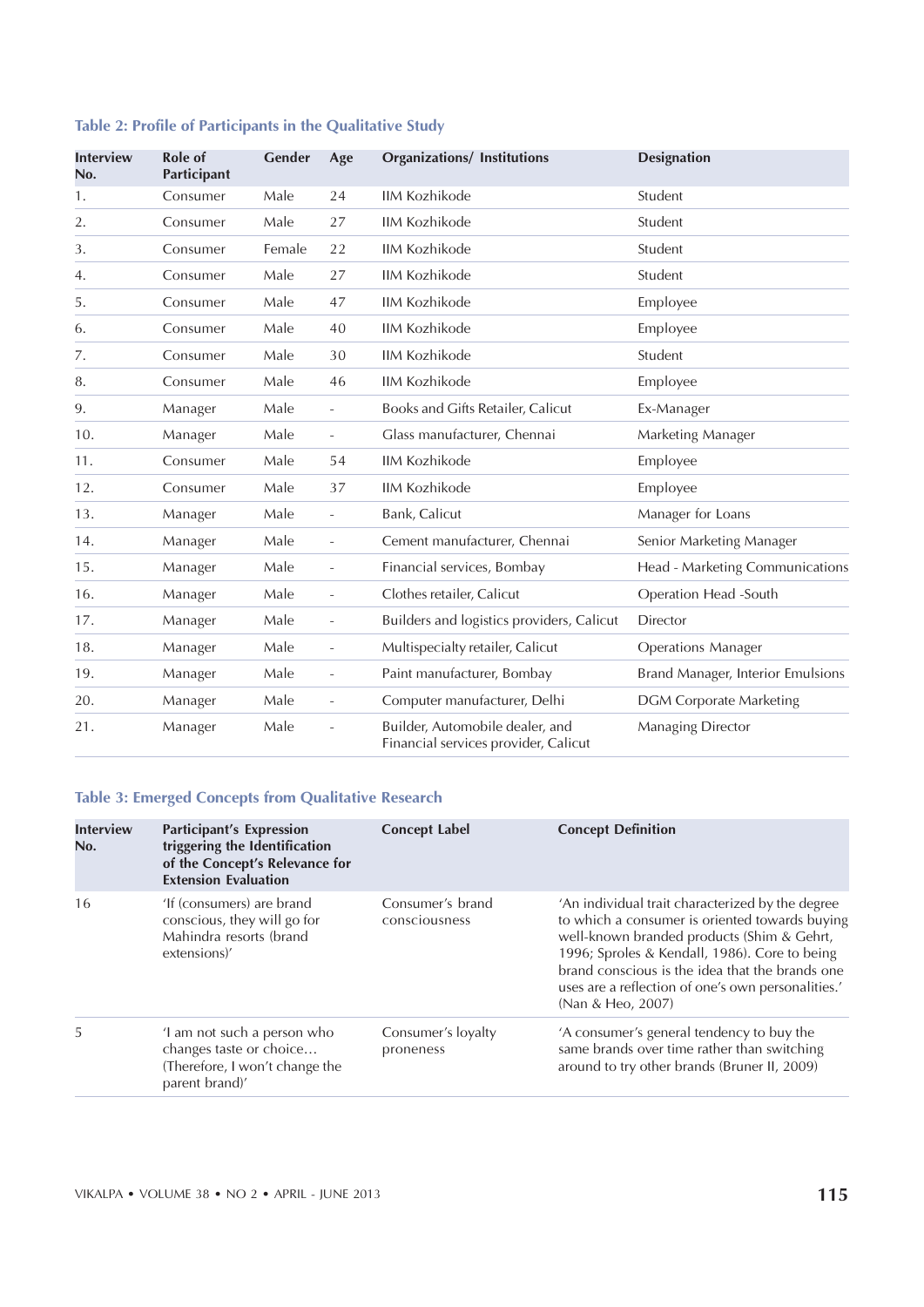# Table 4: Questionnaire

| Concept                                                          | <b>Measure Type</b>                             | <b>Measure</b>                                                                                                                                                                                | <b>Source of Adapted Measure</b>            |  |  |  |
|------------------------------------------------------------------|-------------------------------------------------|-----------------------------------------------------------------------------------------------------------------------------------------------------------------------------------------------|---------------------------------------------|--|--|--|
| Section 1: Respond to the following questions about Dettol brand |                                                 |                                                                                                                                                                                               |                                             |  |  |  |
| Attitude towards<br>the parent brand                             | Reflective<br>$(\alpha = 0.838)$                | Dettol is a brand of $(1 = \text{very low quality}; 7 = \text{very}$<br>high quality)                                                                                                         | Aaker & Keller (1990)                       |  |  |  |
|                                                                  |                                                 | My opinion about Dettol brand is $(1 = \text{very bad})$<br>$7 = \text{very good}$                                                                                                            | Boush & Loken (1991)                        |  |  |  |
| Protypicality of<br>the parent brand                             | Reflective<br>$(\alpha = 0.869)$                | Dettol is a $(1 = \text{very atypical brand of antisopic})$<br>lotion; $7 = \text{very typical brand of antisetic lot}$                                                                       | Loken & Ward (1990)                         |  |  |  |
|                                                                  |                                                 | Dettol is a $(1 = \text{very unrepresentative brand of})$<br>antiseptic lotion; $7 = \text{very representative brand of}$<br>antiseptic lotion)                                               | Loken & Ward (1990)                         |  |  |  |
|                                                                  |                                                 | Dettol is a $(1 = \text{very unpopular example of brands})$<br>of antiseptic lotion; $7 = \text{very popular example of}$<br>brands of antiseptic lotion)                                     | Loken & Ward (1990)                         |  |  |  |
| No. of products<br>in brand portfolio                            | Reflective<br>$(\alpha = 0.896)$                | The number of products with Dettol brand name<br>is $(1 =$ so few; $7 =$ so many)                                                                                                             | Volckner & Sattler (2006)                   |  |  |  |
|                                                                  |                                                 | Under Dettol brand name, there are $(1 = \text{very less})$<br>number of products in the market; $7 = \text{very large}$<br>number of products in the market)                                 | New measure                                 |  |  |  |
| Brand breadth<br>(Diversity of<br>products in                    | Formative<br>$(hdeg = Sum of$<br>measures)      | The products with Dettol brand name are<br>substitutes to one another in terms of usage<br>$(1 = strongly disagree; 7 = strongly agree)$                                                      | Aaker & Keller (1990)                       |  |  |  |
| brand portfolio                                                  |                                                 | The products with Dettol brand name are<br>complements to one another in terms of usage<br>$(1 = strongly disagree; 7 = strongly agree)$                                                      | Aaker & Keller (1990)                       |  |  |  |
|                                                                  |                                                 | The products with Dettol brand name are similar<br>to one another in terms of the people, facilities,<br>and skills used in making them $(1 = \frac{1}{2}$<br>disagree; $7 =$ strongly agree) | Aaker & Keller (1990)                       |  |  |  |
| Quality variance<br>across products                              | Reflective<br>$(\alpha = 0.793)$                | Quality across products of Dettol $(1 =$ does not<br>vary at all; $7 = \text{varies}$ a lot)                                                                                                  | Dacin & Smith (1994)                        |  |  |  |
| in brand portfolio                                               |                                                 | All products of Dettol are of same quality<br>$(1 = strongly disagree; 7 = strongly agree)$                                                                                                   | New measure                                 |  |  |  |
|                                                                  |                                                 | Section 2: Imagine that Dettol's washing powder has been recently introduced in the market and respond to the following                                                                       |                                             |  |  |  |
| Attitude towards<br>the extension                                | Reflective<br>$(\alpha = 0.851)$                | Dettol's washing powder must be of $(1 = \text{very})$<br>low quality; $7 = \text{very high quality}$ )                                                                                       | Aaker & Keller (1990)                       |  |  |  |
|                                                                  |                                                 | My opinion about Dettol's washing powder<br>is $(1 = \text{very bad}; 7 = \text{very good})$                                                                                                  | Boush & Loken (1991)                        |  |  |  |
|                                                                  |                                                 | Assuming that I have planned for buying washing<br>powder, my likelihood of trying Dettol's washing<br>powder is $(1 = not at all likely; 7 = very likely)$                                   | Aaker & Keller (1990)                       |  |  |  |
| Revision of<br>attitude towards<br>the parent brand              | Reflective<br>$(\alpha = 0.895)$                | Given that Dettol's washing powder was recently<br>introduced, my usual attitude toward Dettol brand<br>has now become $(1 = more strongly unfavorable)$ ;<br>$7 =$ more strongly favourable) | Dwivedi et al. (2010);<br>Lei et al. (2004) |  |  |  |
|                                                                  |                                                 | Assuming that Dettol's washing powder was<br>recently introduced, my usual opinion about<br>Dettol brand has now become $(1 = more strongly)$<br>negative; $7 =$ more strongly positive)      | Dwivedi et al. (2010);<br>Lei et al. (2004) |  |  |  |
| Product category<br>fit                                          | Formative<br>$(Index = Higher)$<br>of measures) | Washing powder is a substitute to Dettol brand's<br>previous products in terms of usage $(1 = \frac{1}{2})$<br>disagree; $7 =$ strongly agree)                                                | Aaker & Keller (1990)                       |  |  |  |
|                                                                  |                                                 | Washing powder is a complement to Dettol<br>brand's previous products in terms of usage<br>$(1 = strongly disagree; 7 = strongly agree)$                                                      | Aaker & Keller (1990)                       |  |  |  |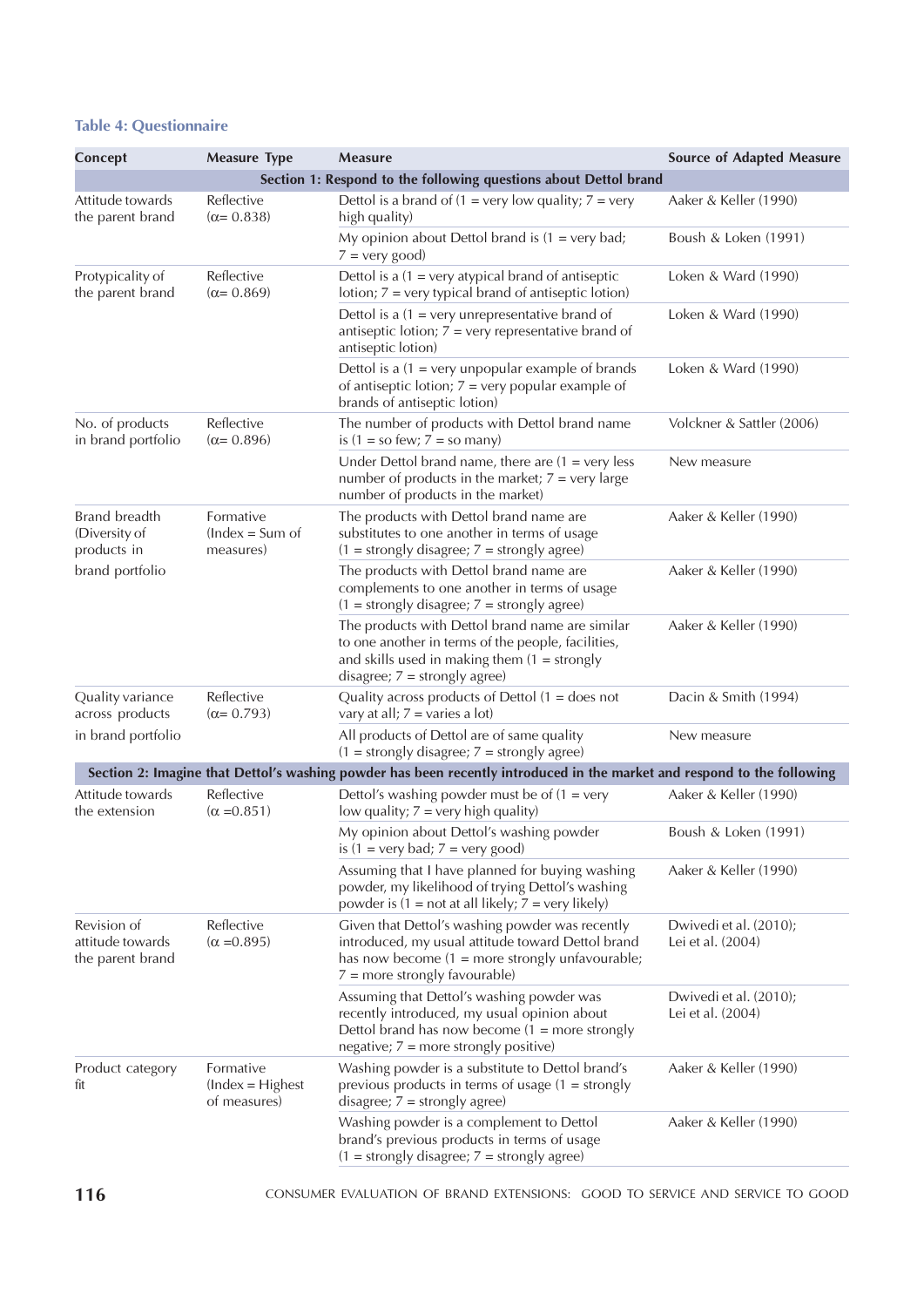| Concept                                       | <b>Measure Type</b>                        | <b>Measure</b>                                                                                                                                                                                                        | <b>Source of Adapted Measure</b>                |
|-----------------------------------------------|--------------------------------------------|-----------------------------------------------------------------------------------------------------------------------------------------------------------------------------------------------------------------------|-------------------------------------------------|
|                                               |                                            | Would the people, facilities, and skills used in<br>making Dettol's previous products be helpful for<br>making washing powder? $(1 = not at all helpful)$ ;<br>$7 = \text{very helpful}$                              | Aaker & Keller (1990)                           |
| Brand image fit<br>(Non-product<br>image fit) | Formative<br>$(hdeg = Sum of$<br>measures) | Dettol's brand image (in terms of price) fits with<br>washing powder $(1 =$ strongly disagree;<br>$7 =$ strongly agree)                                                                                               | New measure based on Keller<br>(1993, p.7)      |
|                                               |                                            | Dettol's brand image (in terms of who typically<br>uses Dettol brand) fits with washing powder<br>$(1 = strongly disagree; 7 = strongly agree)$                                                                       | New measure based on Keller<br>(1993, p.7)      |
| Quality variance<br>across brands of          | Reflective<br>$(\alpha = 0.924)$           | Quality across brands of washing powder<br>$(1 =$ does not vary at all; $7 =$ varies a lot)                                                                                                                           | Volckner & Sattler (2007)                       |
| the extension<br>product category             |                                            | All brands of washing powder are of same quality<br>$(1 = strongly disagree; 7 = strongly agree)$                                                                                                                     | New measure                                     |
| Extension<br>product category<br>involvement  | Reflective<br>$(\alpha = 0.715)$           | In selecting from the many types and brands of<br>washing powder available in the market,<br>$(1 = I$ would not care at all as to which one I<br>select; $7 = I$ would care a great deal as to which<br>one I select) | Mittal (1995)                                   |
|                                               |                                            | How important would it be for me to make a right<br>choice of a washing powder? $(1 = Not at all$<br>$important; 7 = Extremely important)$                                                                            | Mittal (1995)                                   |
|                                               |                                            | In making my selection of a washing powder to<br>buy, how concerned would I be about the outcome<br>of my choice? $(1 = Not at all concerned ; 7 = Very$<br>much concerned)                                           | Mittal (1995)                                   |
|                                               |                                            | Section 3: Respond to the following questions about your buying behaviour                                                                                                                                             |                                                 |
| Consumer<br>knowledge of                      | Reflective                                 | I feel very knowledgeable about washing powder.<br>$(1 = strongly disagree; 7 = strongly agree)$                                                                                                                      | Smith & Park (1992)                             |
| the extension<br>product category             |                                            | If a friend asked me about washing powder, I<br>could give him advice about different brands.<br>$(1 = strongly disagree; 7 = strongly agree)$                                                                        | Smith & Park (1992)                             |
|                                               |                                            | If I had to purchase washing powder today,<br>1 would need to gather very little information in<br>order to make a wise decision. $(1 = \frac{1}{2}$<br>disagree; $7 =$ strongly agree)                               | Smith & Park (1992)                             |
|                                               |                                            | I feel very confident about my ability to tell the<br>difference in quality among different brands of<br>washing powder. $(1 =$ strongly disagree;<br>$7 =$ strongly agree)                                           | Smith & Park (1992)                             |
| Consumer<br>innovativeness                    | Reflective<br>$(\alpha = 0.836)$           | I like buying any latest brand of product<br>$(1 = strongly disagree; 7 = strongly agree)$                                                                                                                            | Klink & Smith (2001);<br>Klink & Athaide (2010) |
|                                               |                                            | If I needed to buy a product, I would buy any<br>latest brand available $(1 =$ strongly disagree;<br>$7 =$ strongly agree)                                                                                            | Klink & Smith (2001);<br>Klink & Athaide (2010) |
|                                               |                                            | When I see a new brand of product, I often buy<br>it because it is new $(1 =$ strongly disagree;<br>$7 =$ strongly agree)                                                                                             | Klink & Smith (2001);<br>Klink & Athaide (2010) |
|                                               |                                            | I like to buy any latest brand of product before<br>others do $(1 =$ strongly disagree; $7 =$ strongly agree)                                                                                                         | Klink & Smith (2001);<br>Klink & Athaide (2010) |
| Consumer brand<br>consciousness               | Reflective<br>$(\alpha = 0.715)$           | I pay attention to the brand names of products<br>I buy $(1 =$ strongly disagree; $7 =$ strongly agree)                                                                                                               | Nan & Heo (2007)                                |
|                                               |                                            | Sometimes I am willing to pay more money for a<br>product because of its brand name $(1 =$ strongly<br>disagree; $7 =$ strongly agree)                                                                                | Nan & Heo (2007)                                |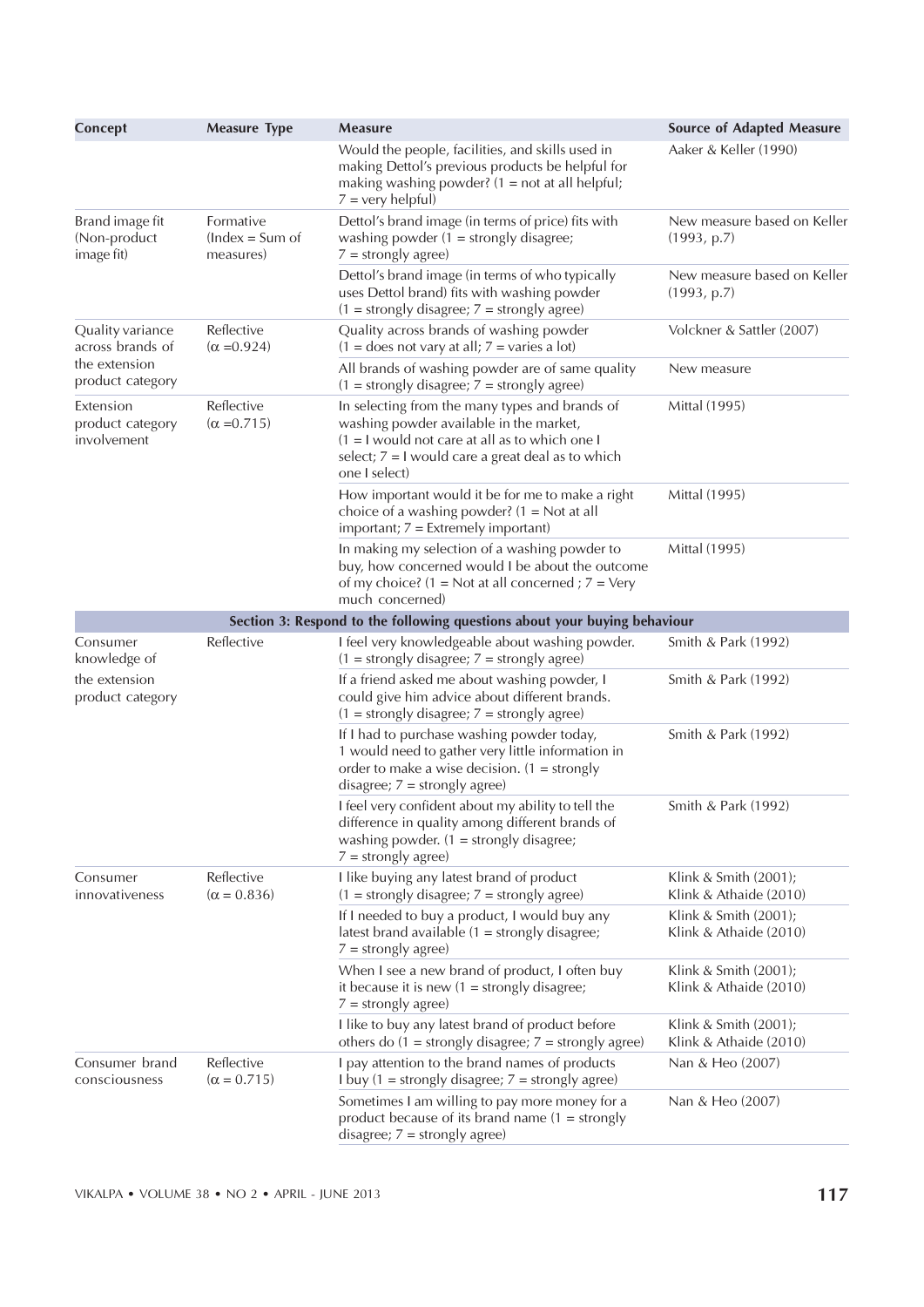| Concept                       | <b>Measure Type</b>              | <b>Measure</b>                                                                                                                                                                             | <b>Source of Adapted Measure</b> |  |  |
|-------------------------------|----------------------------------|--------------------------------------------------------------------------------------------------------------------------------------------------------------------------------------------|----------------------------------|--|--|
|                               |                                  | I believe that the brands I buy are a reflection of<br>who I am $(1 =$ strongly disagree; $7 =$ strongly agree)                                                                            | Nan & Heo (2007)                 |  |  |
| Consumer loyalty<br>proneness | Reflective<br>$(\alpha = 0.901)$ | I generally buy the same brand of products I have<br>always bought $(1 =$ strongly disagree;<br>$7 =$ strongly agree)                                                                      | Bruner II (2009)                 |  |  |
|                               |                                  | Once I have made a choice on which brand of<br>product to purchase, I am likely to continue to<br>buy it without considering other brands<br>$(1 = strongly disagree; 7 = strongly agree)$ | Bruner II (2009)                 |  |  |
|                               |                                  | Once I get used to a brand of product, I hate to<br>switch $(1 =$ strongly disagree; $7 =$ strongly agree)                                                                                 | <b>Bruner II (2009)</b>          |  |  |
|                               |                                  | If I like a brand of product, I rarely switch from it<br>just to try something different $(1 =$ strongly disagree;<br>$7 =$ strongly agree)                                                | Bruner II (2009)                 |  |  |
|                               |                                  | Even though products are available in a number of<br>different brands, I always tend to buy the same<br>brand $(1 =$ strongly disagree; $7 =$ strongly agree)                              | Bruner II (2009)                 |  |  |
|                               |                                  | Section 4: Respond to the following demographic items                                                                                                                                      |                                  |  |  |
| Education                     |                                  | Education (Completed latest):                                                                                                                                                              |                                  |  |  |
|                               |                                  | $\leq$ 9th standard                                                                                                                                                                        |                                  |  |  |
|                               |                                  | 10th standard                                                                                                                                                                              |                                  |  |  |
|                               |                                  | 11th standard                                                                                                                                                                              |                                  |  |  |
|                               |                                  | 12th standard                                                                                                                                                                              |                                  |  |  |
|                               |                                  | Under Graduate (Bachelor's degree)                                                                                                                                                         |                                  |  |  |
|                               |                                  | Post Graduate (Master's degree)                                                                                                                                                            |                                  |  |  |
|                               |                                  | Ph.D                                                                                                                                                                                       |                                  |  |  |
|                               |                                  | Any other:                                                                                                                                                                                 |                                  |  |  |
| Age                           |                                  | Age:                                                                                                                                                                                       |                                  |  |  |
|                               |                                  | $=19$                                                                                                                                                                                      |                                  |  |  |
|                               |                                  | $20 - 29$                                                                                                                                                                                  |                                  |  |  |
|                               |                                  | 30-39                                                                                                                                                                                      |                                  |  |  |
|                               |                                  | 40-49                                                                                                                                                                                      |                                  |  |  |
|                               |                                  | 50-59                                                                                                                                                                                      |                                  |  |  |
|                               |                                  | 60-69                                                                                                                                                                                      |                                  |  |  |
|                               |                                  | 70-79                                                                                                                                                                                      |                                  |  |  |
|                               |                                  | 80-89                                                                                                                                                                                      |                                  |  |  |
|                               |                                  | $>= 90$                                                                                                                                                                                    |                                  |  |  |
| Gender                        |                                  | Gender:                                                                                                                                                                                    |                                  |  |  |
|                               |                                  | Male                                                                                                                                                                                       |                                  |  |  |
|                               |                                  | Female                                                                                                                                                                                     |                                  |  |  |

#### **REFERENCES**

- Aaker, D.A., & Keller, K.L. (1990). Consumer evaluations of brand extensions. Journal of Marketing, 54(1), 27-41.
- Arslan, F.M., & Altuna, O.K. (2011). Which category to extend to – product or service? Journal of Brand Management, 19(5), 359-376.
- Bhat, S., & Reddy, S. K. (2001). The Impact of parent brand attribute associations and affect on brand extension evaluation. Journal of Business Research, 53(3), 111-122.
- Bottomley, P.A., & Holden, S.J.S. (2001). Do we really know how consumers evaluate brand extensions: Empirical generalizations based on secondary analysis of eight studies.Journal of Marketing Research, 38(4), 494-500.
- Boush, D., Shipp, S., Loken, B., Gencturk, E., Crockett, S., Kennedy, E., Minshall, B., Misurell, D., Rochford, L., & Strobel, J. (1987).Affect generalization to similar and dissimilar brand extensions. Psychology and Marketing, 4(3), 225-237.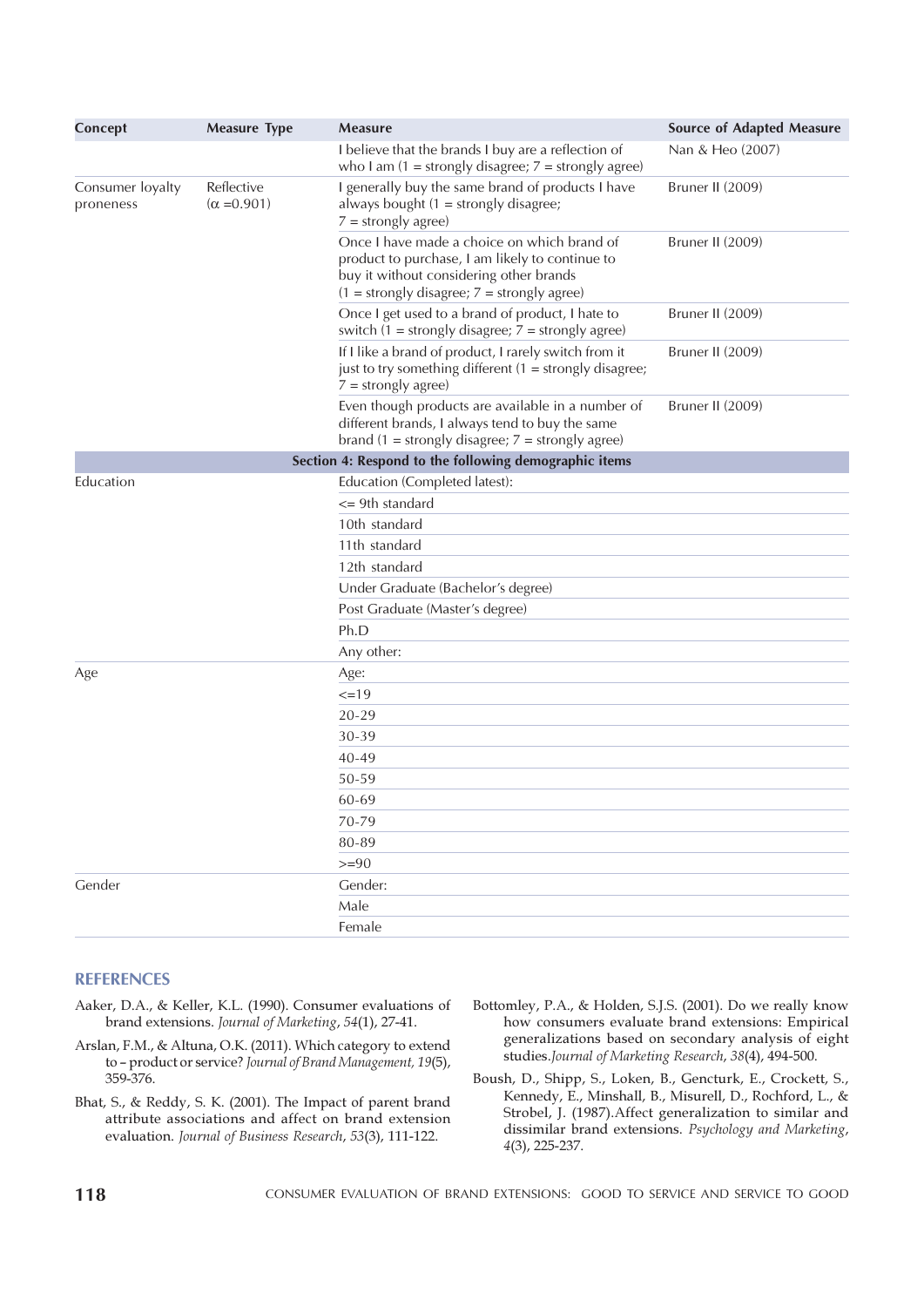Boush, D.M., & Loken, B. (1991). A process-tracing study of brand extension evaluation. Journal of Marketing Research, 28(1), 16-28.

- Broniarczyk, S.M., & Alba, J.W. (1994). The importance of the brand in brand extension. Journal of Marketing Research, 31(2), 214-228.
- Brown, B., Sichtmann, C., & Musante, M. (2011). A model of product-to-service brand extension success factors in B2B buying contexts. Journal of Business and Industrial Marketing, 26(3), 202-210.
- Bruner II, G.C. (2009). Marketing scales handbook: A compilation of multi-item measures for consumer behavior and advertising research (Vol.5). Illinois, USA: GCBII Productions.
- Chapman, K.J., & Aylesworth, A. (1999). Riding the coat-tails of a positive review: Rave reviews and attitude transfer. Journal of Consumer Marketing, 16(5), 418-440.
- Chen, A.C., & Chen, S.K. (2000). Brand dilution effect of extension failure – A Taiwan study. Journal of Product and Brand Management, 9(4), 243-254.
- Czellar, S. (2003). Consumer attitude toward brand extensions: An integrative model and research propositions. International Journal of Research in Marketing, 20(1), 97-115.
- Dacin, P.A., & Smith, D.C. (1994). The effect of brand portfolio characteristics on consumer evaluations of brand extensions. Journal of Marketing Research, 31(2), 229-242.
- deRuyter, K., & Wetzels, M. (2000). The role of corporate image and extension similarity in service brand extensions. Journal of Economic Psychology, 21(6), 639-659.
- Dwivedi, A., Merrilees, B., & Sweeney, A. (2010). Brand extension feedback effects: A holistic framework. Journal of Brand Management, 17(5), 328-342.
- Estelle, B. (2010). Consumer evaluation of brand extensions from products to services (Masters Dissertation at School of Business and Economics, Maastricht University, Netherlands). Accessed on November 10, 2011 through http://arno. unimaas.nl/show.cgi?fid=19160
- Grime, I., Diamantapoulos, A., & Smith, G. (2002). Consumer evaluations of extensions and their effects on the core brand: Key issues and research propositions. European Journal of Marketing, 36(11/12), 1415-1438.
- Hem, L.E., De Chernatony, L., & Iversen, N.M. (2003). Factors influencing successful brand extensions. Journal of Marketing Management, 19(7/8), 781-806.
- Hill, P. (1999). Tangibles, intangibles and services: A new taxonomy for the classification of output. Canadian Journal of Economics, 32(2), 426-446.
- Iacobucci, D. (1992). An empirical examination of some basic tenets in services: Goods-Services continua. In Advances in Services Marketing and Management (Volume 1), pp.23- 52, Greenwich, London: JAI Press.
- Iacobucci, D. (1998). Services: What do we know and Where shall we go? A view from Marketing. In Advances in Services Marketing and Management (Volume 7), pp.1-96, Greenwich, London: JAI Press.
- Kardes, F. R., & Allen, C. T. (1991). Perceived variability and inferences about brand extensions.In Holman, R.H., &

Solomon, M.R. (Eds.), Advances in consumer research (Volume 18), pp.392-398, Provo, Utah: Association for Consumer Research.

- Keller, K.L. (1993). Conceptualizing, measuring, and managing customer-based brand equity. Journal of Marketing, 57(1), 1-22.
- Keller, K.L., & Aaker, D.A. (1992). The effects of sequential introduction of brand extensions. Journal of Marketing Research, 29(1), 35-50.
- Klink, R.R., & Athaide, G.A. (2010). Consumer innovativeness and the use of new versus extended brand names for new products. Journal of Product Innovation Management, 27(1), 23-32.
- Klink, R.R., & Smith, D.C. (2001). Threats to the external validity of brand extension research. Journal of Marketing Research, 38(3), 326-335.
- Lei, J., Pruppers, R., Ouwersloot, H., & Lemmink, J. (2004). Service intensiveness and brand extension evaluations. Journal of Service Research, 6(3), 243-255.
- Loken, B., & John, D.R. (1993). Diluting brand beliefs: When do brand extensions have a negative impact? Journal of Marketing, 57(3), 71-84.
- Loken, B., & Ward, J. (1990). Alternative approaches to understanding the determinants of typicality. Journal of Consumer Research, 17(2), 111-126.
- Lovelock, C. (1983).Classifying services to gain strategic marketing insights. Journal of Marketing, 47(3), 9-20.
- Lovelock, C., & Gummesson, E. (2004). Whither services marketing? In search of a new paradigm and fresh perspectives. Journal of Service Research, 7(1), 20-41.
- Mittal, B. (1995). A comparative assessment of four scales of consumer involvement. Psychology and Marketing, 12(7), 663-682.
- Nan, X., & Heo, K. (2007). Consumer responses to corporate social responsibility (CSR) initiatives: Examining the role of brand-cause fit in cause-related marketing. Journal of Advertising, 36 (2), 63-74.
- Nijsen, E.J., & Bucklin, P.L. (1998). The effect of involvement upon brand extensions. Working Paper, University of Nijmegen/California.
- Nijsen, E.J., Bucklin, P.L., & Ujji, R. (1995). The effect of involvement upon brand extensions. In Bergera, M. (Ed.), Proceedings of the 25<sup>th</sup> EMAC Annual Conference, pp.1020-1024, Paris.
- Nkowcha, I., Bao, Y., Johnson, W.C., & Brotspies, H.V. (2005). Product fit and consumer attitude toward brand extensions: The moderating role of product involvement. Journal of Marketing Theory and Practice, 13(3), 49-61.
- Park, C.W., Milberg, S., & Lawson, R. (1991). Evaluation of brand extensions: The role of product level similarity and brand concept consistency. Journal of Consumer Research, 18(2), 185-193.
- Rangaswamy, A., Burke, R. R., & Oliva, T. A. (1993). Brand equity and the extendibility of brand names. International Journal of Research in Marketing, 10(1), 61-75.